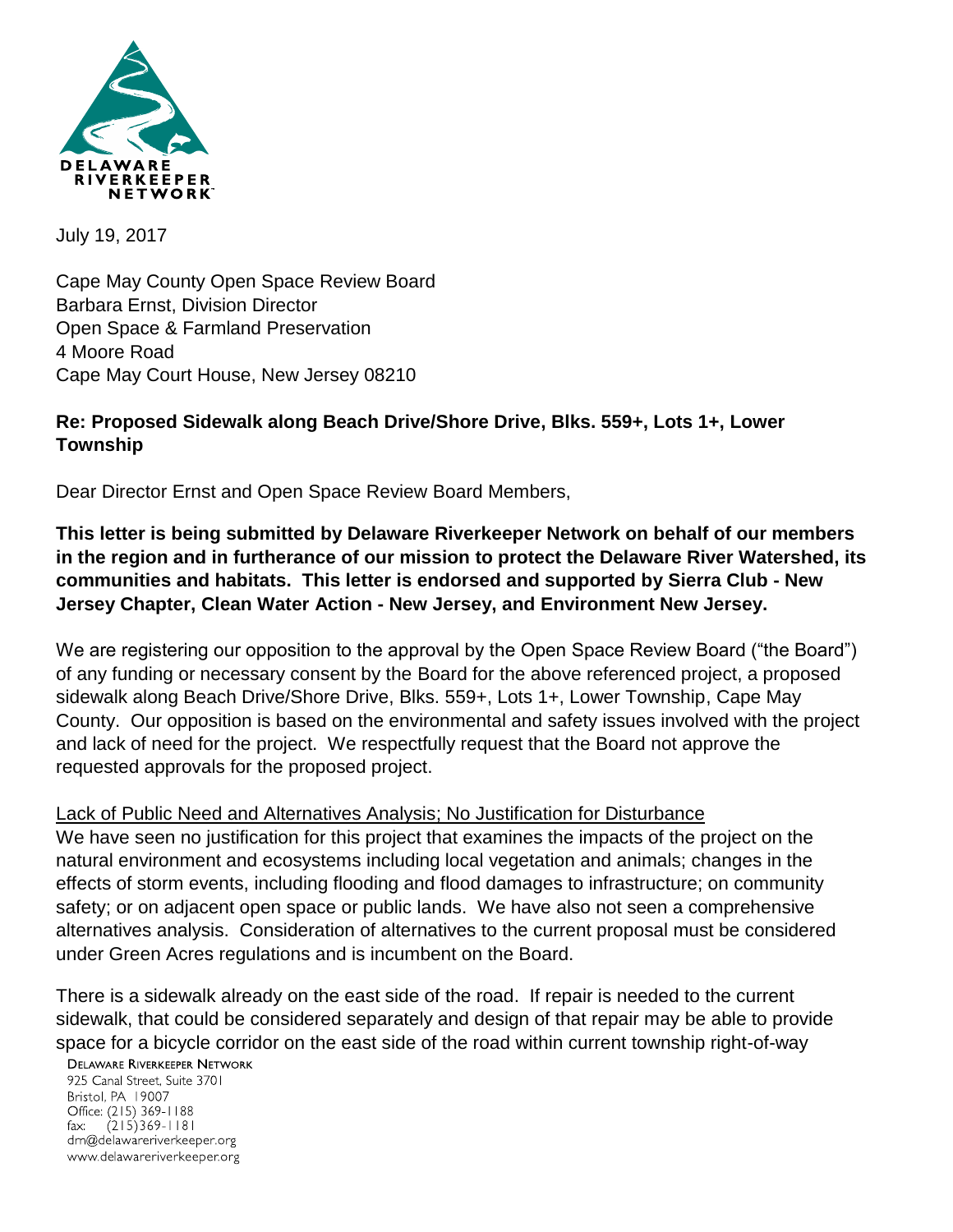without any disturbance or new construction on the dune side of the road and without intrusion into lands with conservation easements. Yet this alternative is not under study or consideration as far as we are aware. Consideration of placing a foot and/or bicycle path made of removable boards on the water side of the existing dune could also be a viable alternative; such a "light footprint" path could be designed to withstand weather, wind spray and wave action or be easily removed in a storm or replaced if necessary.

Additionally, if pedestrian crossings of the dunes need to be reduced and planned with environmental sensitivity and safety considerations – such as the use of boards that go over the dune rather than through it - that too can be accomplished as a separate project without the destruction and loss of the existing dune and the essential functions it now serves. There is no analysis of which we are aware that demonstrates the proposed sidewalk and road project is the optimum project that fulfills public need or public benefit and there is no demonstrated safety issue that cannot be addressed through nonstructural changes to the existing environment utilizing the alternative methods, including the existing sidewalk and road right of way.

Furthermore, if stormwater improvements are needed, there should be an analysis that shows how stormwater can be prevented upgradient, infiltrated on land rather than discharged to the Bay. That analysis should examine how natural and living stormwater systems can be employed to avoid structural discharge systems such as outfalls that are sources of nonpoint source pollution and instead allow stormwater to infiltrate naturally and recharge groundwater through nonstructural systems, as described in the Best Management Practices outlined in New Jersey's Stormwater BMP Manual.

Flooding in the Township and along the Bay is exacerbated by the flow of stormwater towards the Bayside from upland impervious surfaces, requiring upland remedies to prevent the stormwater runoff through upgradient systems. To invest in the old approach of shunting dirty stormwater to the nearest surface water or to a concrete catch basin not only wastes the water that could be replenishing aquifers but also throws good money after bad by maintaining storm discharges that degrade Bay water quality and do not reduce flood flows, particularly local flooding from off-land runoff.

The use of natural and vegetative stormwater systems will reduce flood flows and help retain water upland to reduce volume and rate of storm flows to the sea during storm events, thereby reducing flood damages. Also, by preventing runoff from the land, less water will be added to flooding from the Bay caused by large storm events. Furthermore, flooding from the Bay and storm protection can best be retarded by the existing mature and intact dune that is stable and established and closer to the land than the water, as discussed further below.

We have seen no traffic study or reports of safety hazards or accidents that justify this project on public safety grounds. In fact, it must be considered that this project could increase traffic and expose pedestrians to more traffic hazards due to increased volume of traffic. A traffic analysis and safety study needs to be done to evaluate and weigh the effects of the project and alternative approaches to addressing current needs.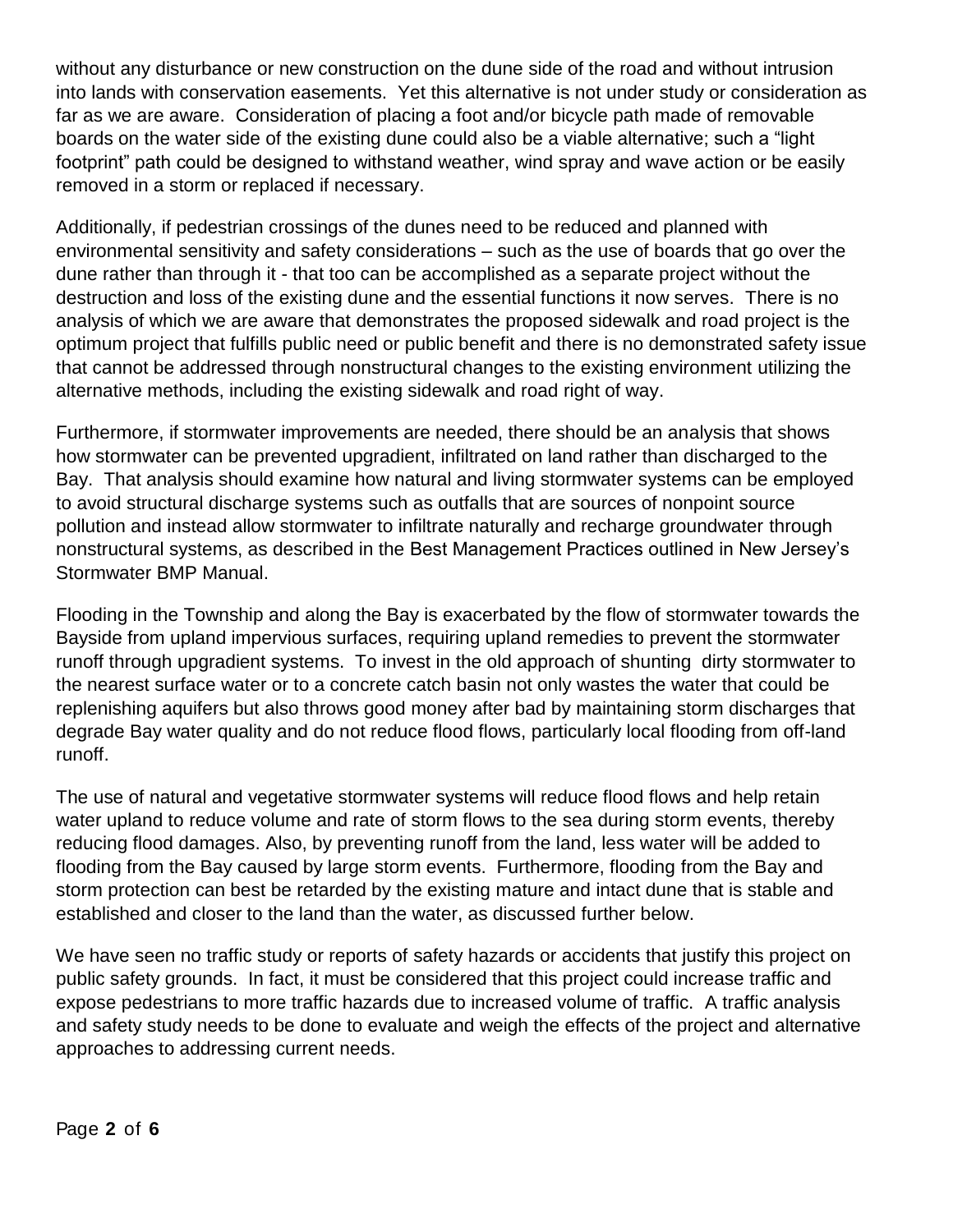**The lack of an alternatives analysis, the lack of demonstrated public need for this project, and the potential for substantial and long-lived negative impacts removes the rationale of open space funds being used to develop the project and also eliminates the justification for disruption of the existing established dune**.

Adverse Impacts are Overwhelming; Proposed Project Does Not Meet Board Requirements There is an established dune, reportedly as old as 50 years, at the current location. It is most beneficial to retain the established dune in its current location, to retain its vegetation and ecosystem in order to provide safety from storm events, wave action and flooding. The established dune also protects the natural ecosystem and species, and provides protection for the built environment including existing roadways, sidewalks, and homes.

We understand that the proposal is to remove sand from the land side of the dune and place it on the water side. It is stated that this will maintain the footprint of the dune and will just shift the dune water ward, providing protections equal to those provided currently. We disagree. First, a dune is not simply sand that can be moved about. This dune, in particular, is an established ecosystem that performs functions developed over years; it is actually part of the Bay's environment, as well as part of the land. There is also no analysis of which we are aware that analyzes and compares the existing dune's protections and functions with the new dune configuration, especially the issues of dune erosion, stability, and sand transport.

The erosion scarps that are produced along the seaward face of dunes during severe or prolonged storms are inherently unstable. Even when bound together strongly by plants they will eventually slump to a more stable surface. Until this occurs, they may present a hazard to beach users, especially near more populated centers where children jump from or tunnel into them.<sup>1</sup> Erosion may become chronic if the dune is too close to the water. Under constant wave assault, the dune can be redistributed thinly over the entire beach profile. Even the largest dunes are poor protection from long-term or chronic types of erosion.<sup>2</sup>

It is our opinion that the destruction of the intact dune and proposed movement of the dune will undermine the safety and environmental protection that the dune now provides. This is because a dune closer to land provides greater protection than a dune closer to water and because an established dune provides greater stability and an intact environment that is more effective at deflecting waves, storms, floods and other Bay-related occurrences.

On sandy shorelines, coastal dunes represent the last line of defense against erosion by providing a reservoir of sand for waves to utilize during storms. As well as limiting the landward intrusion of waves, wind and salt spray, dunes act as a barrier to oceanic inundation and they provide for an important morphological and ecological transition from marine to terrestrial environments.<sup>3</sup> Moving a dune closer to the water subjects it to a greater probability of storm-induced erosion by reducing the buffer zone between the dune and the water.

 $\overline{a}$ 

<sup>1</sup> NSW Department of Land and Water Conservation 2001, *Coastal Dune Management: A Manual of Coastal Dune Management and Rehabilitation Techniques*, Coastal Unit, DLWC, Newcastle.

<sup>2</sup> Rogers, S. & Nash, D. The Dune Book (2003). North Carolina Sea Grant.

<sup>3</sup> NSW Department of Land and Water Conservation 2001, *Coastal Dune Management: A Manual of Coastal Dune Management and Rehabilitation Techniques*, Coastal Unit, DLWC, Newcastle.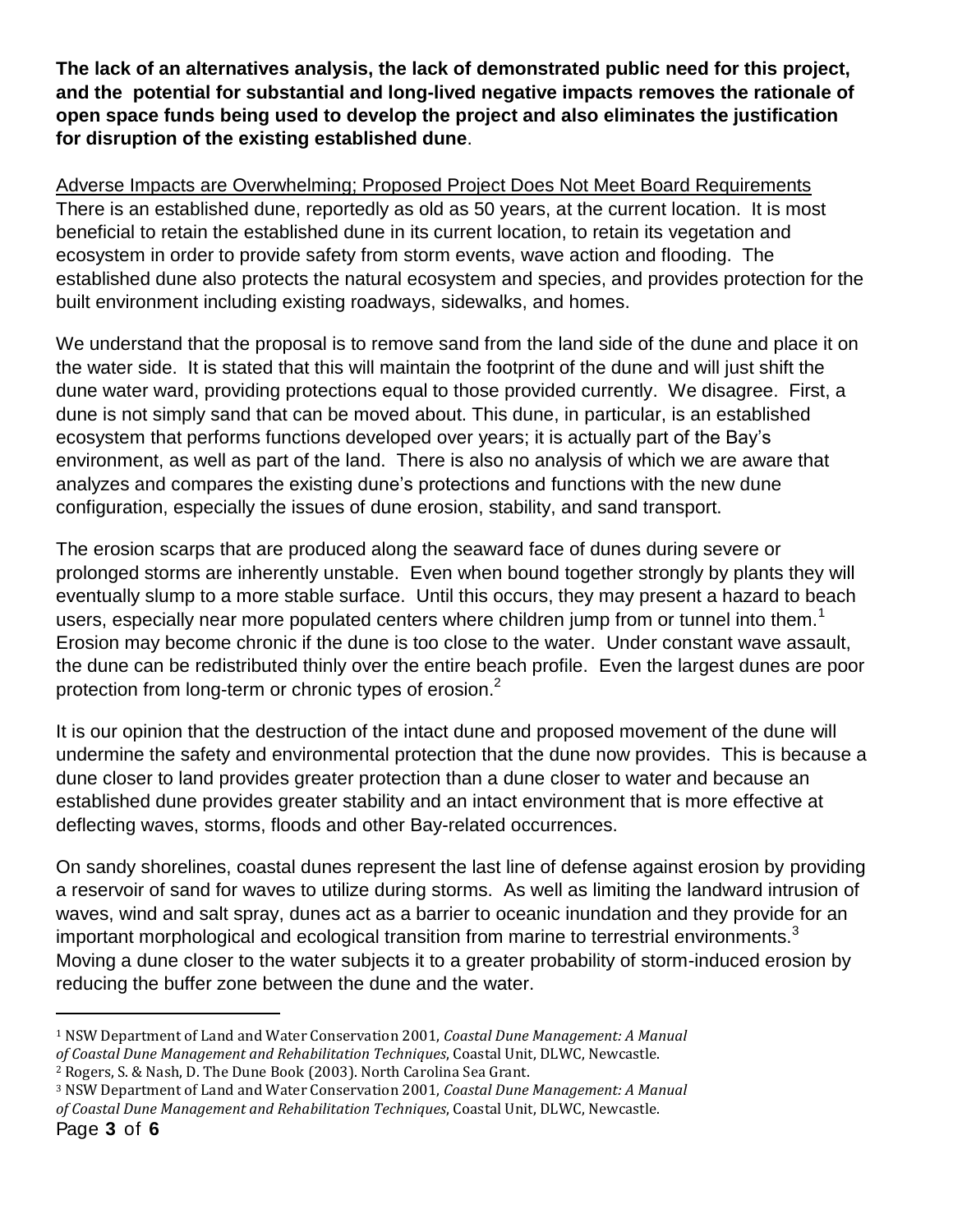Landward dunes always provide better storm protection than the same size dune placed farther seaward. In fact, a more landward location of a small dune may provide equal protection to a larger dune farther seaward. $4\,$  The difference between a more landward dune locations versus a more seaward dune location may not seem like much, but when a coastal storm occurs the location can mean the difference between safety and flooded houses, cars, and streets as well as prevent the safety hazards from flooding.

Beach dunes vary in shape depending on a combination of factors and should only be reshaped into landforms that might reasonably be expected to have developed naturally.<sup>5</sup> Dunes move towards some equilibrium and when disturbed they might move back to prior shape naturally. Sand transport modeling should be conducted to verify that the proposed sand dune configuration will be stable and sustainable taking into consideration the natural forces of the Bay.

There are many reductions in value from the replacement of an old established dune with new dune material that is just starting to be vegetated. It has taken many decades for the existing dune to mature. New dunes must establish vegetation over time, making the vegetation vulnerable to destruction and loss of quality and could take decades to match the value of the current dune. The weakening or destruction of dune vegetation can be induced by natural events such as drought, lightning-initiated fires, storm waves, and by disturbance from humans (trampling) and the introduction of weeds. $<sup>6</sup>$ </sup>

Vegetation aids in forming the dune and plays an important role in the coastal dune ecosystem. Plants trap blowing sand, causing the formation of sand dunes and the stabilization of soils. The densest clumps of vegetation trap the most sand and are stimulated to grow denser and spread even faster.<sup>7</sup> The established dune is stable and has developed the ability to trap sand and foster new growth. Without the stabilizing effect of vegetation, sand is easily moved by the wind and the resultant sand drift can progressively bury both natural and built environments.<sup>8</sup> Once vegetation is lost, wind and repeated use will often lower the dune elevation.<sup>9</sup> Removing vegetation cover can also lead to dune instability and assist weed invasion.<sup>10</sup>

When it comes to the benefits of vegetation for erosion control, the plants' root systems significantly reinforce the soil. Soil profile development can be seriously interrupted by external factors such as burning vegetation, the repeated clearing of vegetation, and other disruptive land uses.<sup>11</sup> As a general rule, soil profiles are better developed with increasing distance from the sea. Older dune soils have developed under vegetation over a longer period of time than younger

<sup>9</sup> Rogers, S. & Nash, D. The Dune Book (2003). North Carolina Sea Grant.

 $\overline{a}$ 

<sup>4</sup> Rogers, S. & Nash, D. The Dune Book (2003). North Carolina Sea Grant.

<sup>5</sup> Coastal Dune Management Manual, Dep of Land and Water Conservation NSW Australia, 2001.

<sup>6</sup> NSW Department of Land and Water Conservation 2001, *Coastal Dune Management: A Manual of Coastal Dune Management and Rehabilitation Techniques*, Coastal Unit, DLWC, Newcastle.

<sup>7</sup> Rogers, S. & Nash, D. The Dune Book (2003). North Carolina Sea Grant.

<sup>8</sup> NSW Department of Land and Water Conservation 2001, *Coastal Dune Management: A Manual of Coastal Dune Management and Rehabilitation Techniques*, Coastal Unit, DLWC, Newcastle.

<sup>10</sup> NSW Department of Land and Water Conservation 2001, *Coastal Dune Management: A Manual of Coastal Dune Management and Rehabilitation Techniques*, Coastal Unit, DLWC, Newcastle. <sup>11</sup> Ibid.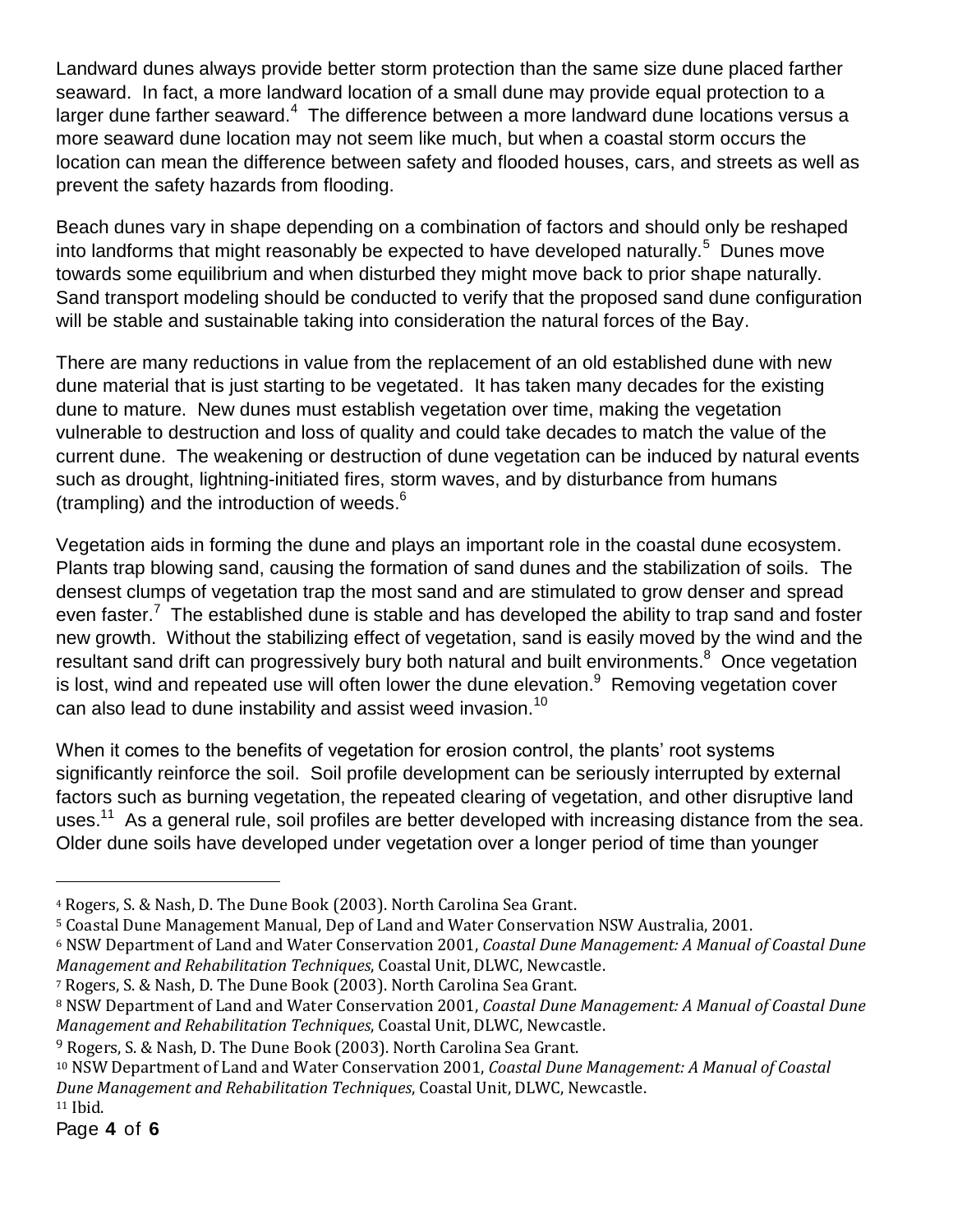sands closer seaward and therefore have a higher moisture retention capacity. Field moisture capacity may vary in volume from  $7\%$  in young dune sand to 33% in old dune sand.<sup>12</sup> Finally, any revegetation work and any accompanying infrastructure will eventually be destroyed by waves since the dune is closer to the water.

We consider the proposed project to be incompatible with the requirements for funding by the Open Space Review Board based on environmental impacts that are likely to occur and the lack of analysis that demonstrates how these expected impacts will be avoided. The Cape May County Open Space Trust was established to preserve open space and agricultural land. The trust is funded by a County property tax. In 2013, the program was expanded to include Park/ Recreation Development and Historic Preservation Projects. Municipalities, among other entities, are eligible to apply for funding for the development of lands acquired for recreation and conservation purposes. "Projects that will have a significant adverse impact on environmental resources or open space values" are considered ineligible to receive funding along with "soft costs" associated with engineering, architectural, survey, environmental analyses, etc. **It is our opinion that the proposed project will have significant adverse impacts on environmental resources or open space values and is therefore ineligible to receive funding from the Board.** 

There is no analysis of which we are aware that analyzes the long term effect of the proposed project as the coastline retreats in response to rising sea levels due to climate change. More frequent and fierce storm events is another reoccurring phenomena related to the impacts of global climate change. The project location is only 2 miles from the mouth of the Bay and the Atlantic Ocean. FEMA advises communities to prohibit all alterations of sand dunes unless an engineering analysis is conducted that demonstrates that flood damages will not increase due to the proposed dune modifications. There should be such an analysis conducted that considers potential sea level rise and emerging storm patterns.

Regarding flood protection and FEMA, there are several issues that have not been addressed. These include the status of the FEMA maps that define the zone in which the dune and road is located and the zone in which the water side of dune that would be impacted by the additional dune footprint is located. Whether or not FEMA regulations apply depend on the zone classifications. The construction activity and the final dune configuration may also affect Lower Township's ability to participate in the National Flood Insurance Program (NFIP). It is our understanding that currently homes in the adjacent neighborhood receive flood insurance through the NFIP. The project could also affect the flood insurance rates township residents can get as participants in the NFIP. FEMA frowns heavily on construction activities that impact dunes and it makes communities that preserve and expand dune protection eligible for more federal support. FEMA should be consulted before any project is undertaken.

We respectfully request that the funding for this project not be approved. Thank you for the opportunity to comment on this proposal.

 $\overline{a}$ 

Page **5** of **6** <sup>12</sup> NSW Department of Land and Water Conservation 2001, *Coastal Dune Management: A Manual of Coastal Dune Management and Rehabilitation Techniques*, Coastal Unit, DLWC, Newcastle.